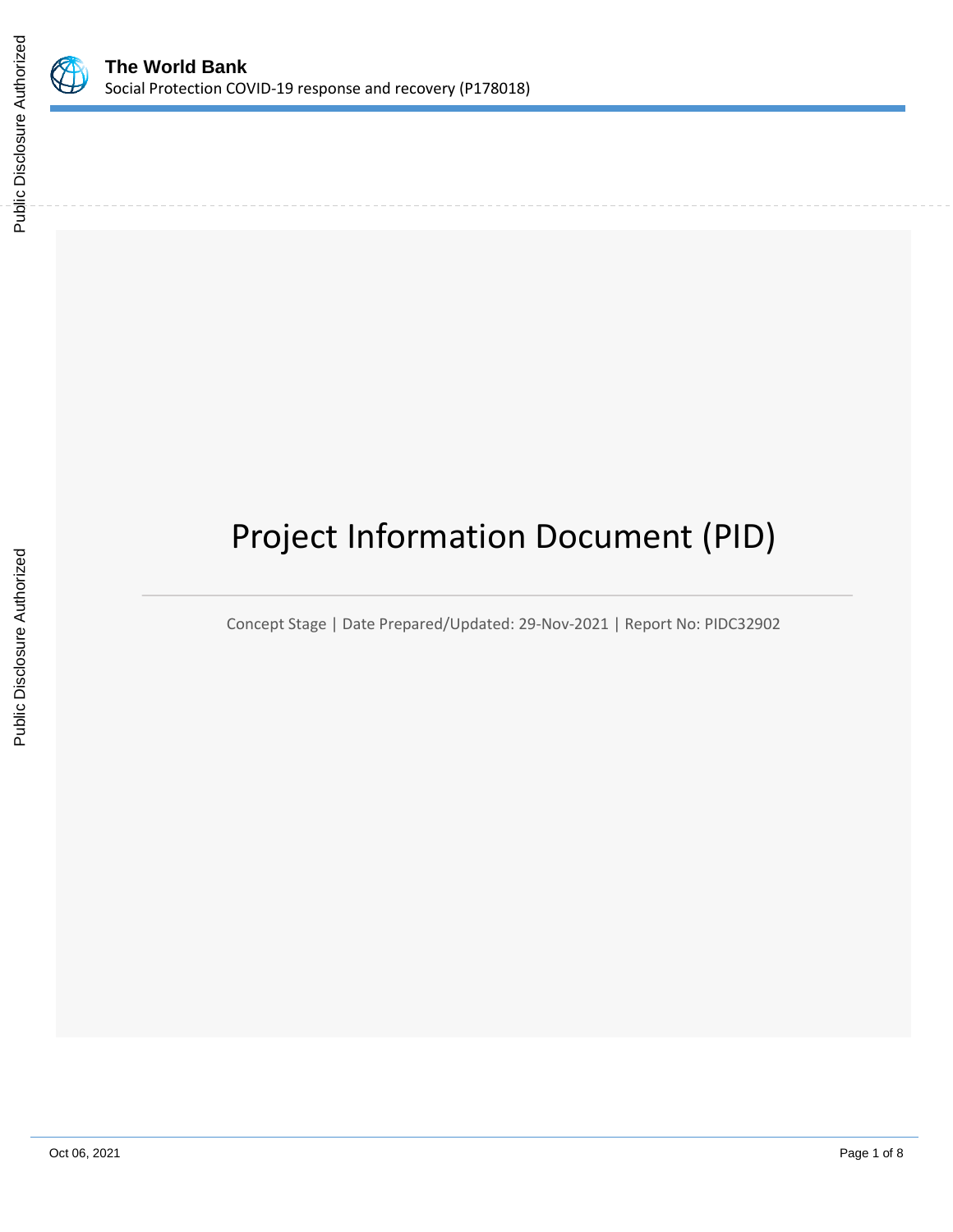

# **BASIC INFORMATION**

# **A. Basic Project Data**

| Country<br>Sao Tome and Principe                                   | Project ID<br>P178018                                          | Parent Project ID (if any)                                                                                        | Project Name<br>Social Protection<br>COVID-19 response and<br>recovery (P178018) |
|--------------------------------------------------------------------|----------------------------------------------------------------|-------------------------------------------------------------------------------------------------------------------|----------------------------------------------------------------------------------|
| Region<br><b>AFRICA EAST</b>                                       | <b>Estimated Appraisal Date</b><br>Mar 01, 2022                | <b>Estimated Board Date</b><br>Apr 28, 2022                                                                       | Practice Area (Lead)<br>Social Protection &<br>Jobs                              |
| <b>Financing Instrument</b><br><b>Investment Project Financing</b> | Borrower(s)<br>Democratic Republic of Sao<br>Tome and Principe | <b>Implementing Agency</b><br>Ministry of Labor, Solidarity,<br><b>Family and Professional</b><br><b>Training</b> |                                                                                  |

**Proposed Development Objective(s)** 

The development objective of the project is to strengthen social protection systems and expand the coverage of the social protection programs.

# **PROJECT FINANCING DATA (US\$, Millions)**

#### **SUMMARY**

| <b>Total Project Cost</b> | 12.00 |
|---------------------------|-------|
| <b>Total Financing</b>    | 12.00 |
| of which IBRD/IDA         | 12.00 |
| <b>Financing Gap</b>      | 0.00  |

# DETAILS

#### **World Bank Group Financing**

| International Development Association (IDA) | 12.00 |
|---------------------------------------------|-------|
| <b>IDA Grant</b>                            | 12.00 |

Environmental and Social Risk Classification **Concept Review Decision**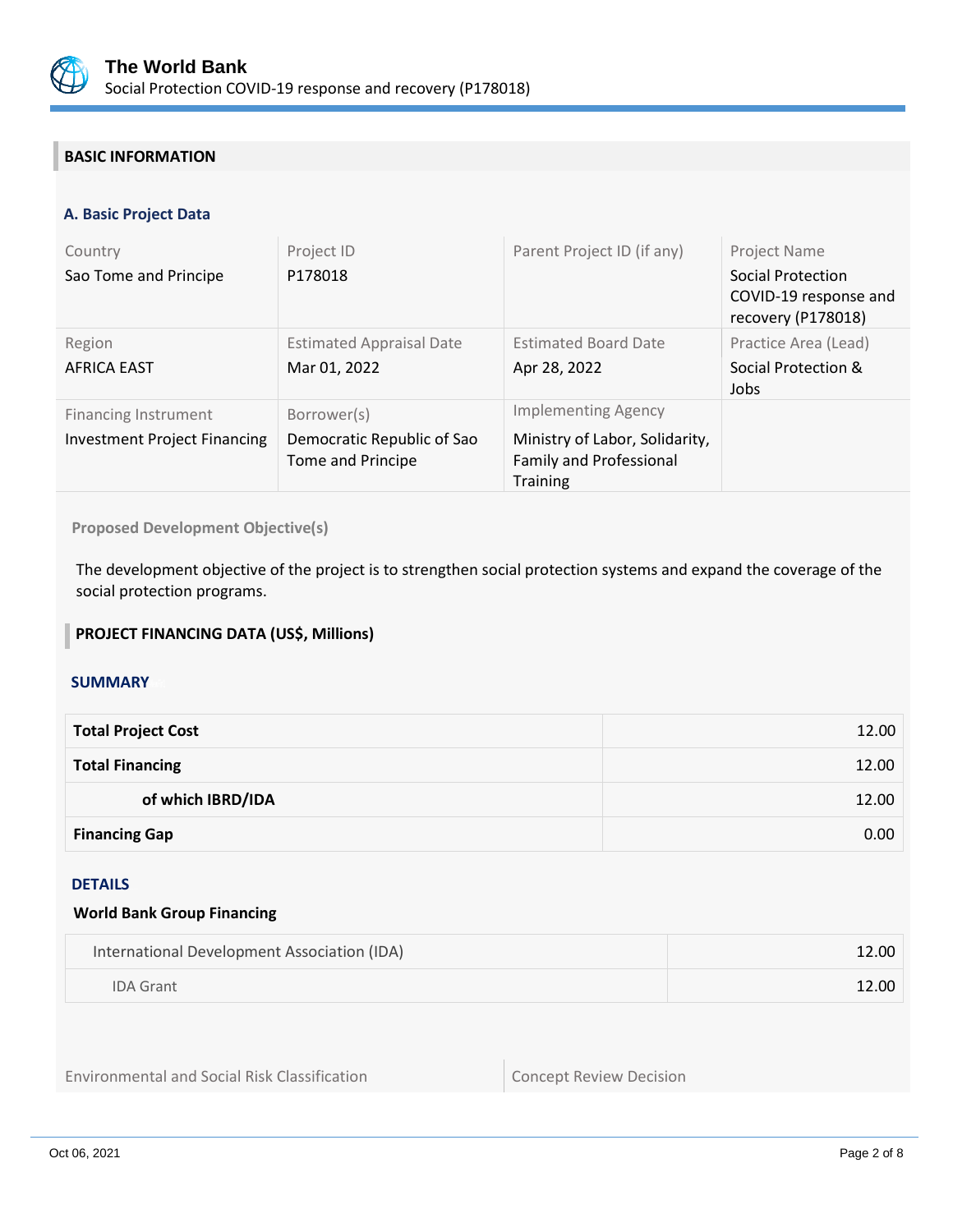

Moderate Track II-The review did not authorize the preparation to continue

Other Decision (as needed)

#### **B. Introduction and Context**

#### Country Context

- 1. **São Tomé and Principe (STP) is a low-middle-income, small-island country that faces challenges typical of small states and has been severely impacted by the COVID-19 pandemic.** The country consists of two main islands in the Gulf of Guinea with a surface area of 1,001 sq. km. STP is a multiparty democracy and a unitary state, and its total population is approximately 200,000 people, with 42.6 percent of the population at or below the age of fourteen. In 2018, the country's per capita Gross National Income (GNI) was estimated at US\$3,430 in purchasing power parity (PPP), and its per capita Gross Domestic Product (GDP) was US\$2,043.
- 2. **In STP, 35 percent of the population are below the national poverty line and 25 percent of the population live on less than US\$1.9 PPP/day (international extreme poverty line).** This severely constrains chronically poor households from investing in nutrition, health and education. The weight of income-based constraints for accessing education is a particular case in point. The most cited reasons for non-attendance in primary school are costs, coupled with the child's need to provide an income for their household<sup>1</sup>. With regards to secondary education, "need to work" (20.4 percent) and costs (11.2 percent) were cited. A relatively high percentage of poor households with children in school (18.4 percent) indicated that they had to remove their children from school due to their inability to pay.
- 3. **The COVID-19 pandemic has severely affected STP's economy, primarily through losses in the tourism industry.**  Adding to the direct impact of the pandemic, STP's economy was hit by a near complete drop in foreign tourist arrivals since March 2020. The tourism industry, which has been a driver of private sector growth in recent years and is responsible for a large share of formal employment, came to a stand-still, resulting in a loss of labor earnings, loss of foreign exchange inflows, and fiscal revenues. In addition, the agricultural sector has been adversely affected by the global supply-chain disruptions. A spike in newly detected COVID-19 cases in May 2020 forced the government to put in place rigorous social distancing measures, and to tighten restrictions on domestic activities that create risks of contagion. These measures further depressed the economic activity, while scarce government capacities and resources had to be redirected to strengthen the overwhelmed health care system.
- 4. **In the context of human development, STP is also vulnerable to climate changes effects and sea level rise due to its geographical location and small size.** In fact, STP is ranked 136 out 181 countries in terms of country vulnerability to climate change as per the Global Adaptation country index. The Government of STP has identified the main effects caused by climate change and impacting negatively the country's economy, namely: (i) the temperature increase; (ii) the decrease in rainfall which has negative impacts on the river flows; (iii) the increase in the length of the dry season; (iv) the stronger and increasingly unpredictable spring tides; (v) coastal erosion; and (vi) occasional floods (NAPA, 2016). In order to cope with these effects, the Government of STP prepared in 2016 the National Adaptation Action Plan on Climate Change (NAPA), identifying a set of adaptation measures by sectors.

 $1$  Age limits were also cited as important factors.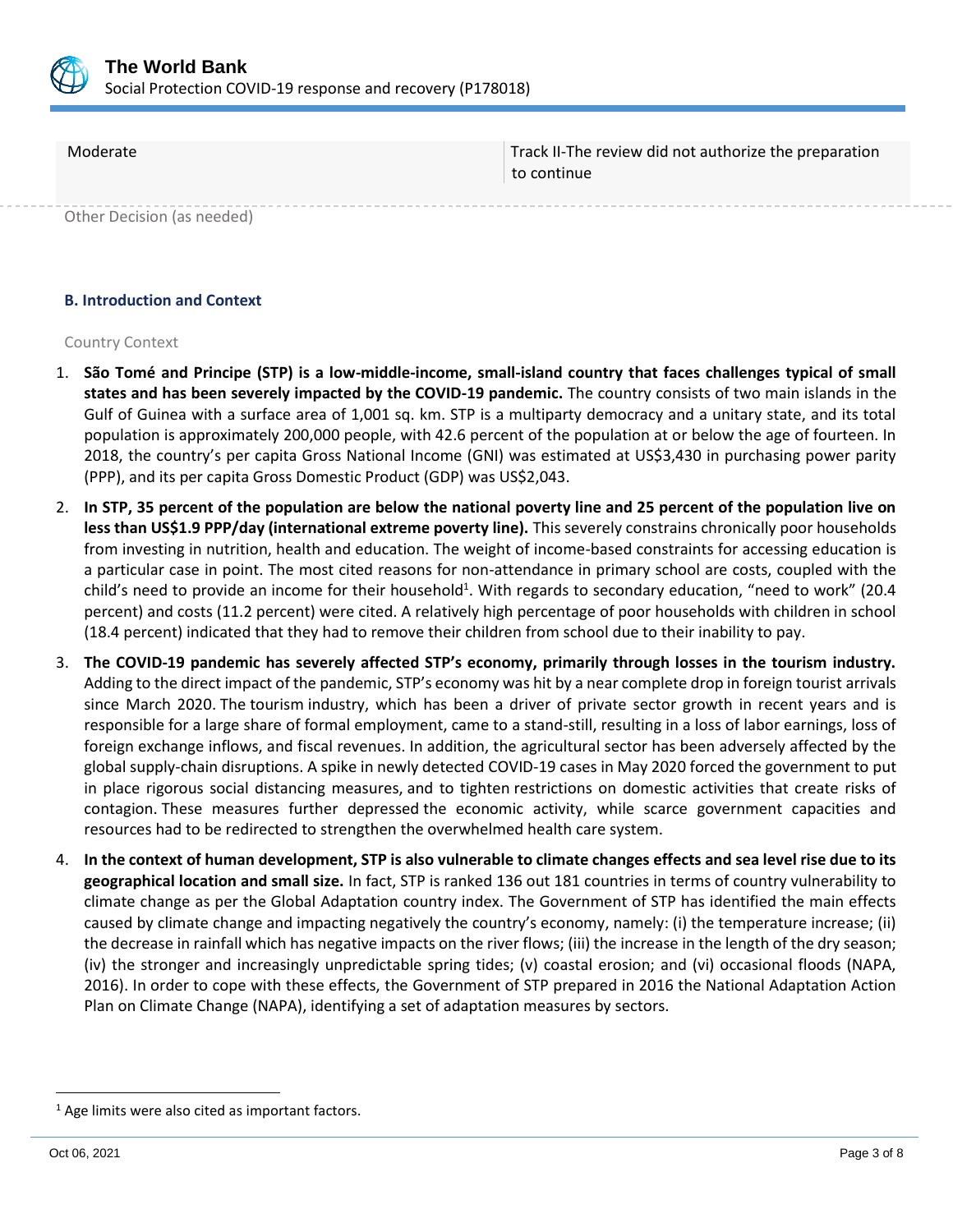

Sectoral and Institutional Context

- 5. **The Government of STP is committed to reduce poverty in the country by, among other interventions, taking steps to put in place a framework to strengthen the social protection system.** The social protection legal framework in STP is based on the Social Protection Law approved in 2004 (Lei n.° 7/04, Lei de Enquadramento da Protecçao Social) and the Social Protection Policy and Strategy (PENPS) approved in early 2014. The administration of the Social Protection system is managed by the Ministry of Labor, Solidarity, Family and Professional Training (MLSFPT) and the Directorate of Providence, Solidarity, Social Assistance and Family (DPSSF) under the guidance of MLSFTP implements the SP programs.
- 6. **STP has made significant progress in social protection in recent years and is guided by PENPS.** The strategy supports three Social Protection Programs: (i) the Social Pension Program, covering around 3,000 households; (ii) the Vulnerable Families Program (VFP) currently covering 2,500 households; and (iii) the Labor-Intensive Public Works Program (pending implementation). An additional 16,000 households are covered by the VFP-COVID-19 shock response program. Other programs were created to complement the VFP including the Parental Education Program (PEP) which promotes the development of vulnerable children by providing parents with tools and knowledge, nudge behaviors towards optimal child development, preventing gender and child violence in the home, among others. The country experimented with apprenticeship programs for young people; the country also experimented with programs promoting entrepreneurship yet many of these programs are isolated initiatives and with limited impact.
- 7. **Unfortunately, the budget allocation in STP for social protection does not provide sufficient coverage and generosity through the three above-mentioned safety net programs.** In 2020, the country budgeted less than 0.25 percent of the GDP to social protection programs which is well below the African regional average of 1.2 percent of GDP. The social protection program coverage remains low, with current SP programs covering around 5,500 poor and vulnerable households, accounting for 25 percent of total poor households in the country. In line with this, the VFP has a coverage of 14.1 percent of the targeted population.
- 8. **The operationalization of the PENPS has been supported by the World Bank (WB) since 2019 through the Social Protection and Skills Development Project (P163088).** In addition, the WB has provided technical assistance to STP in the social protection sector for the last 5 years with two consecutive trust funds providing technical support to build the basic blocks of the SP system in STP, namely: (i) a beneficiary registry; (ii) a targeting system; and (iii) the redefinition of the core government-financed social assistance programs. As a result of this, the GoSTP (with WB financial support) launched on 2019 the Social Protection and Skills Development Project P163088 (SPSDP) that is supporting: (i) the development of delivery systems for SP programs (MIS including a social registry and payment systems); (ii) supporting the implementation of the VFP and Parental Education Program in all districts of the country and the Autonomous Region of Principe with a total coverage of 2,500 beneficiaries; and (iii) facilitating access of poor individuals to skills development activities. The original scope of the project was augmented to mitigate the socioeconomic effects of the COVID-19 crisis, providing social assistance to 16,000 households. The WB is the main financier of the social protection sector through the allocation of US\$13million over the period of 2019/2021.
- 9. **The proposed project, would continue to support the GoSTP to expand the coverage of the social protection system to allow a smooth transition from the COVID-19 emergency response to the recovery phase strengthening the transition between social protection programs.** The progress made in the SP sector needs to be further consolidated and expanded to address the critical SP needs in STP that would be supported through the proposed project. First, the current social protection coverage represents a fraction of the planned targets and requires a strategic expansion. The proposed project will support the coverage expansion of the social protection programs and skills trainings. Second, the efforts to reach out more SP beneficiaries would require strengthened operational capacities. Thus, the proposed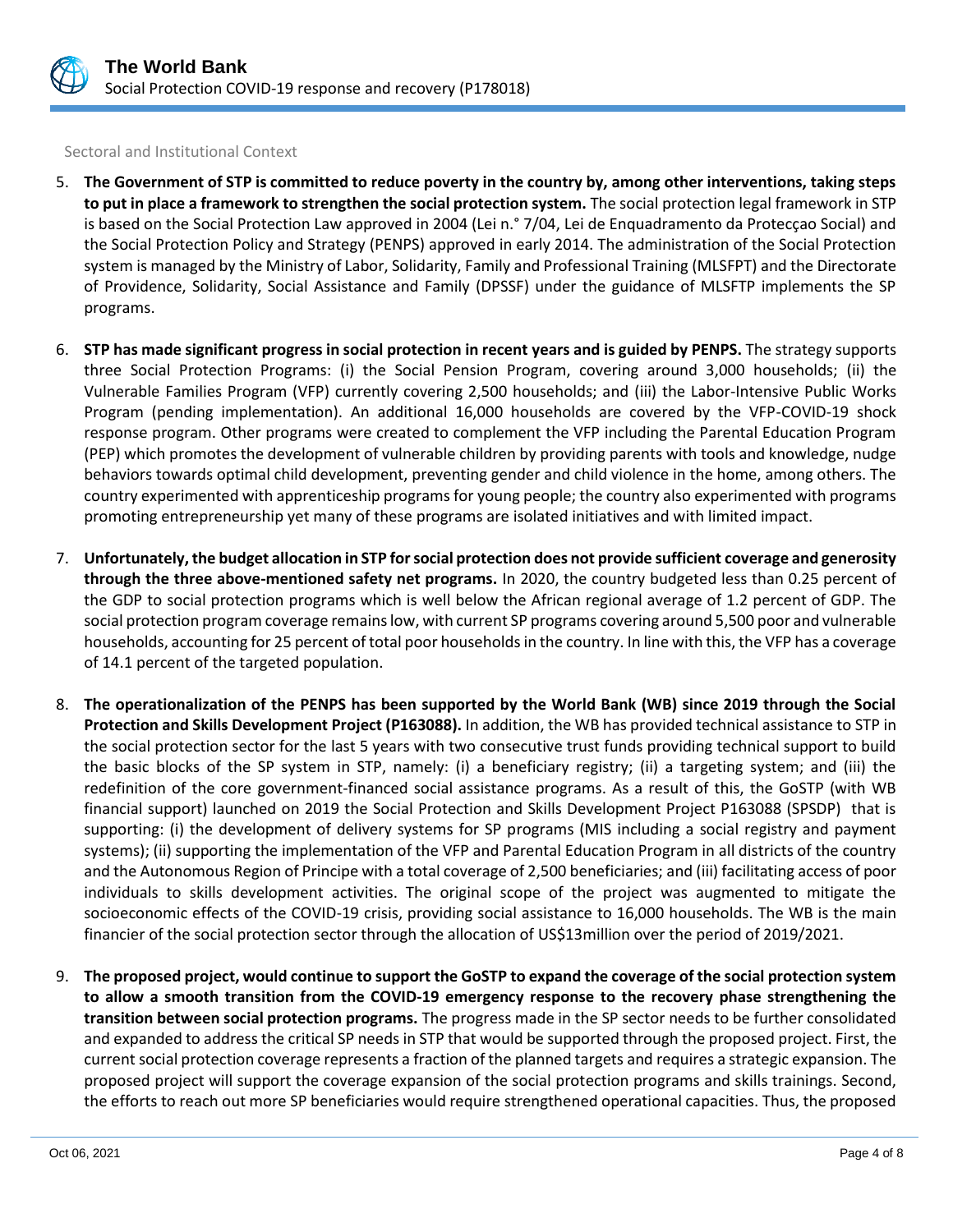

project will support the strengthening of the operational and managerial capacities, updating the beneficiary targeting and the SIIPS. Third, STP faces a range of natural risks where SP has to play a key role. The proposed project will strengthen the operation role of the social protection sector in emergency and disaster context.

#### Relationship to CPF

10. **The proposed project is aligned with the World Bank Group Country Partnership Strategy (Report No. 83144-ST) for STP for FY14-18 extended by a Performance and Learning Review of the Country Partnership Strategy until FY20 (Report No. 112944-STP**). The proposed project is expected to support Theme 2 "strengthening human capital and reducing vulnerability" Outcome 6 is devoted to improve poverty targeting and access to social safety nets for vulnerable groups. The proposed project will also contribute directly to Priority 3 of the Strategic Country Diagnostic 2021 which is specially related to realizing individual potential and building human capital through the inclusion of women and youth. The proposed project would scale up the coverage of the VFP and the skills training that will enhance the human capital and economic inclusion of vulnerable households and specially among women. Specifically, it would support Outcome 6 and Priority 3 by: (i) expanding the coverage of the cash transfer program that prioritize households headed by females and with children; (ii) strengthening the delivery systems of the social protection programs and the targeting systems of the social protection programs; and (iii) increasing access to skills trainingsto social protection beneficiaries giving priority to women to participate in the professional training activities.

#### **C. Proposed Development Objective(s)**

11. **The development objective of the project is to strengthen social protection systems and expand the coverage of the social protection programs.**

#### Key Results (From PCN)

# 12. **The key results of the proposed project will focus on social protection coverage and promotion of skills trainings:**

#### **Coverage expansion**

- Beneficiaries benefiting from the COVID-19 social protection response program (Number)
- Increased coverage of poor families benefiting from the Vulnerable Families Program (Number)
- Women benefiting from the Vulnerable Families Program (Percentage)

# **Promotion of skills trainings**

- Increased number of social protection beneficiaries participating in skills trainings (Number)
- Women benefiting from skills trainings (Percentage)

# **D. Concept Description**

# **Component 1. Institutional strengthening of the social protection sector**

13. **This component aims to address critical institutional needs for implementation of the social protection activities**. This component will strengthen institutional capabilities to deliver social protection programs. Thus, the implementation processes, delivery systems, monitoring and capabilities of the DPSSF will be strengthen for the implementation of SP programs. This component will also finance administrative and operational cost of project implementation such as hiring a payment service provider.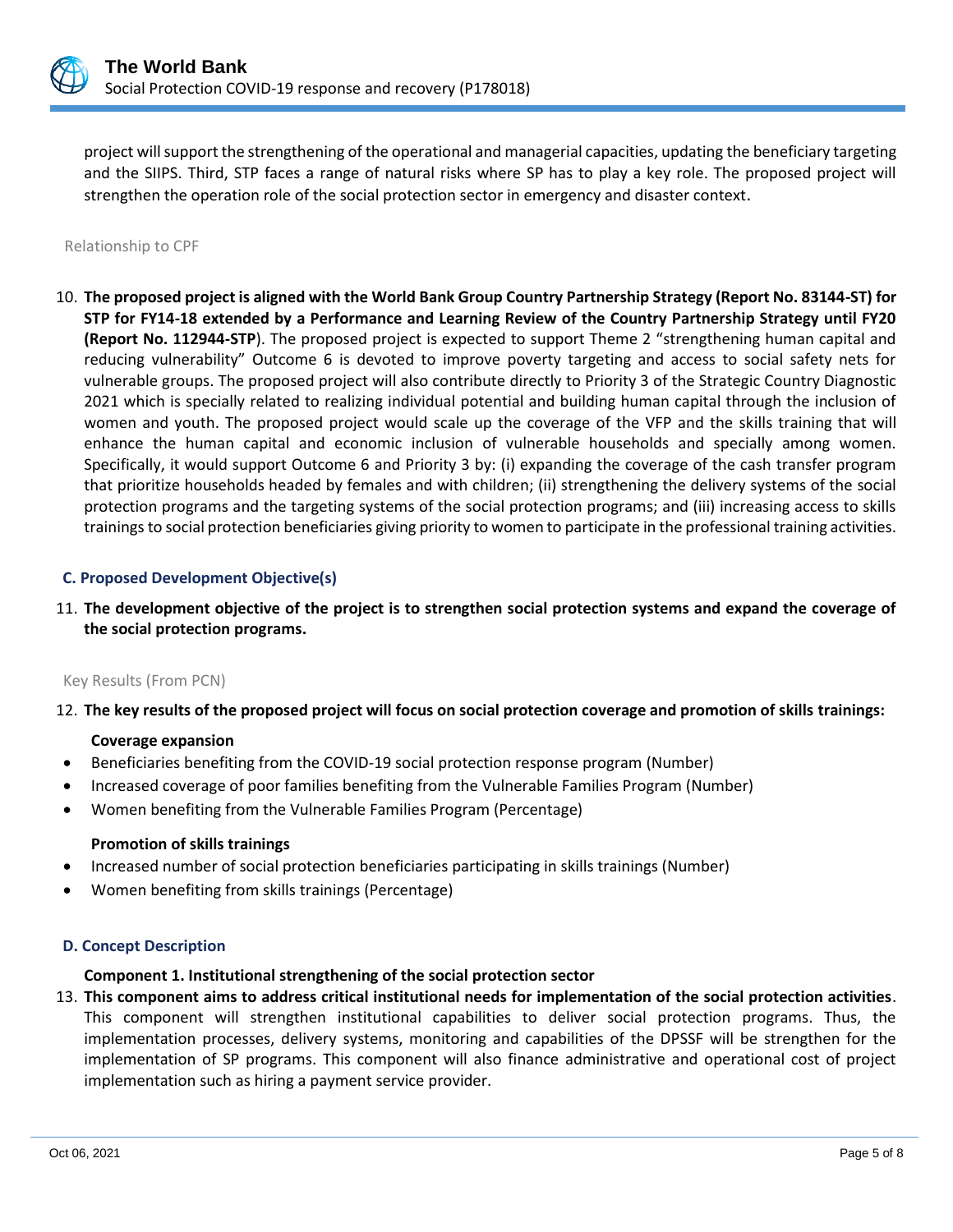#### **Component 2. Social assistance for human capital development and economic inclusion**

14. This component aims to scale up the social protection programs to mitigate poverty and protect human capital and economic investments. This component will support the temporal extension of the VFP-COVID-19 and the coverage expansion of the regular VFP and skills trainings. These programs have been supported and implemented successfully through the SPSDP.

# **Sub-component 2.1. Socio Economic Resilience Program for COVID-19 response**

15. This subcomponent will support the temporal extension of the VFP-COVID-19 program. This unconditional cash transfer program provides support directly and indirectly to households affected by COVID-19 to ensure food consumption stabilization. This sub-component will finance the temporal extension of the program to provide support to the current 16,000 beneficiaries of the program for additional six months, until the end 2022.

#### **Sub-component 2.2. Vulnerable Families Program**

16. This sub-component will expand and strengthen the current Vulnerable Families Program as entry point for poverty mitigation and support human capital formation. The VFP is a cash plus conditional program that supports poor households that have children from 0 to 18 years old. The proposed project envisions to scale up the VFP from 2,500 to 3,000/3,500 households. The successful implementation of the VFP and the need to provide expanded relief efforts and a smooth transition from emergency to recovery/resilience after the COVID-19 crisis has motivated the GoSTP to scale up the program in areas that are already covered by the project (six districts and the autonomous region of Principe). The expansion of the program after the emergency response would serve as a measure to mitigate poverty and enhance the human capital by avoiding school dropouts.

#### **Sub-component 2.3 Skills trainings opportunities for SP beneficiaries**

17. This sub-component will support the scale up of activities to enhance economic autonomy of vulnerable households, especially among female-headed households in the context of economic recovery from COVID-19. The proposed project envisions to expand the supply side of the skills trainings to beneficiaries on both: (i) number of centers to deliver the skills trainings activities; and (ii) number of skills trainings to be selected.

#### **Component 3. Project implementation support**

18. This component will directly finance the costs associated with the fiduciary management (FM) of the project. Per the agreement with the Ministry of Planning, Finance and Blue Economy, all technical aspects of World Bank-financed projects are to be handled by the respective ministries while all fiduciary aspects are to be handled by the Fiduciary Agency for Project Administration (AFAP). This component will finance the shared fiduciary staff across Bank-financed projects. This component will co-finance one procurement specialist, one financial management specialist, one account and one social and environmental specialist. AFAP will have a close coordination with the MLSFPT technical team regarding fiduciary aspects.

#### **Component 4. Contingent Emergency Response Component (CERC, Zero allocation)**

19. This CERC is included under the project in accordance with Bank Policy Investment Project Financing, paragraphs 12 and 13, for situations of urgent need of assistance. This will allow for rapid reallocation of project proceeds in the event of a natural or man-made disaster or crisis that has caused or is likely to imminently cause a major adverse economic and/or social impact.

| <b>Legal Operational Policies</b>           | Triggered? |
|---------------------------------------------|------------|
| Projects on International Waterways OP 7.50 | No.        |
| Projects in Disputed Areas OP 7.60          | No.        |
|                                             |            |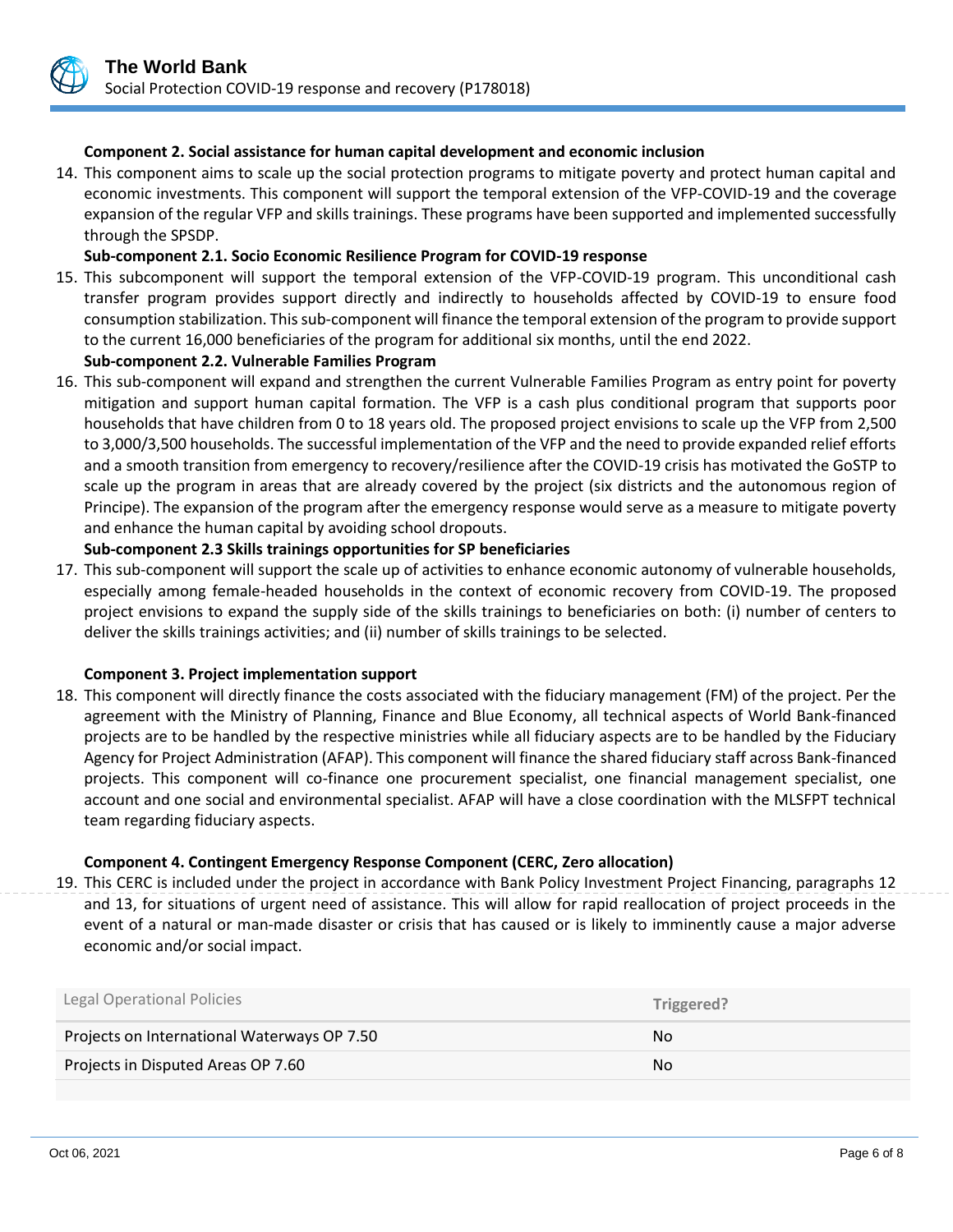

Summary of Screening of Environmental and Social Risks and Impacts

- 20. The environment risk rating is classified as Low at this stage of project preparation. No rehabilitation or construction of infrastructure or other actions having an impact on the physical environment will be financed through the project. The main environmental risks will stem from Component 2 which will finance unconditional and conditional cash transfer to households, in doing so beneficiaries may use the cash for other non stipulated purposes which can be harmful to environment including forest clearing, resources overharvest, etc.
- 21. Additionally, risks related to COVID-19 exposure are anticipated, particularly through the interaction between beneficiaries at the payment points and also the training center across the country. Considering this risk, the project will mainstream attention to occupational and community health and safety by building on good industry international practice (especially WHO). Moreover, the DPSSF is already implementing COVID-19 mitigation measures for project activities and will continue to implement it, especially during payments to program beneficiaries to keep social distancing. The project will also use Technical Assistance (TA) activities under
- 22. At the current stage of project preparation, the Social Risk Rating for this project is deemed Moderate. The project activities are not expected to produce any large-scale, significant and/or irreversible adverse impacts. While the overall social benefits of the project are expected to be positive, potential negative impacts of the project include: (i) conflicts resulting from targeting and beneficiary selection; (ii) exclusion or self-exclusion of vulnerable population from project benefits; (iii) increased intra-household conflict and gender-based violence, sexual exploitation and abuse and sexual harassment (GBV/SEA/SH) since women will be the recipient of the cash; (iv) potential Occupational Health and Safety (OHS) and Community Health and Safety risks, including exposure to COVID 19.

# **CONTACT POINT**

#### **World Bank**

Jordi Jose Gallego-Ayala Social Protection Specialist

# **Borrower/Client/Recipient**

Democratic Republic of Sao Tome and Principe Ginesio da Mata National Director of Studies and Planning ginesiodamata@yahoo.com.br

# **Implementing Agencies**